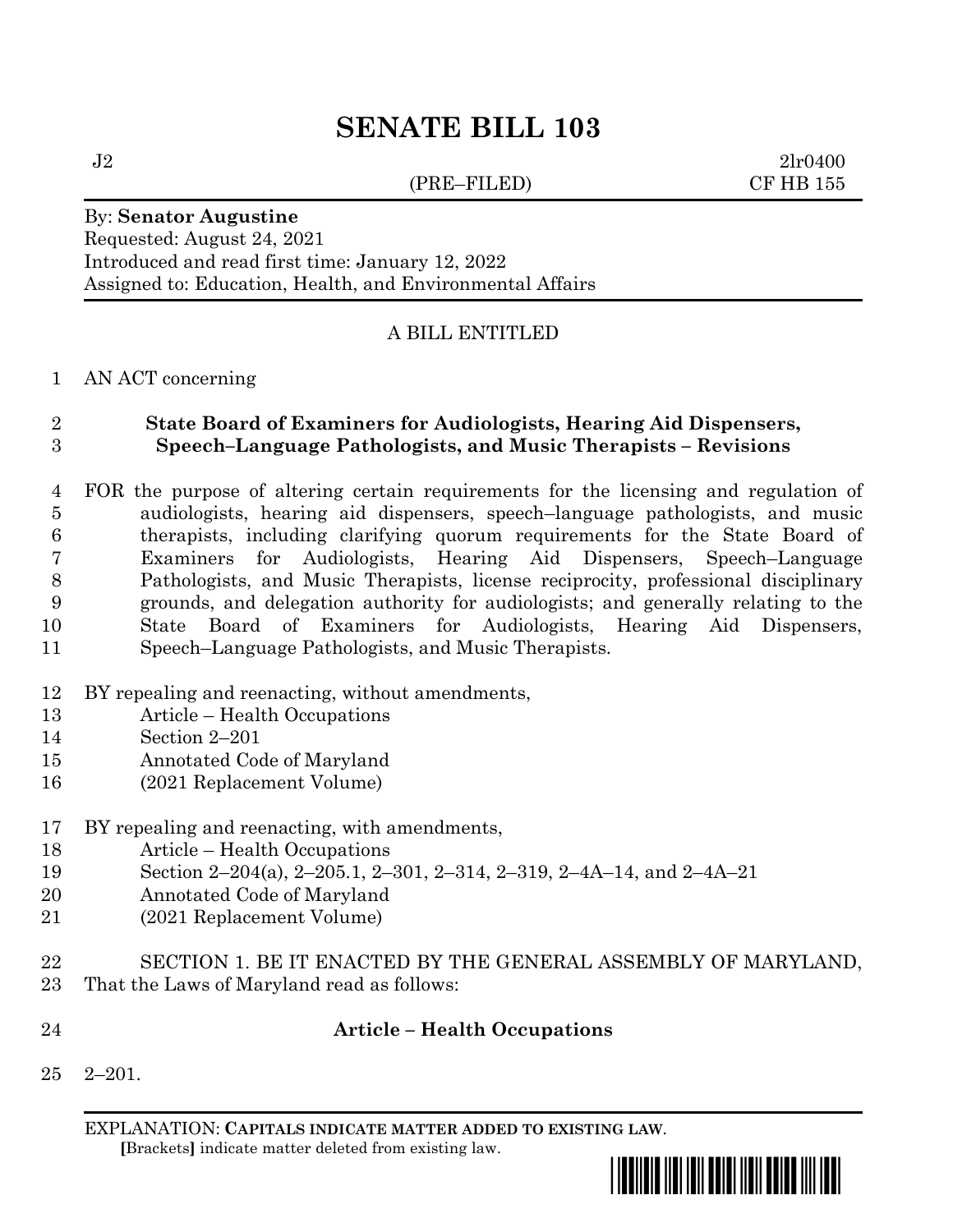There is a State Board of Examiners for Audiologists, Hearing Aid Dispensers, Speech–Language Pathologists, and Music Therapists in the Department.

2–204.

 (a) A majority of the members currently serving on the Board, with at least 1 **[**member of each profession**] AUDIOLOGIST, HEARING AID DISPENSER, SPEECH–LANGUAGE PATHOLOGIST, AND MUSIC THERAPIST** regulated under the provisions of this title being present, is a quorum to do business.

2–205.1.

 (a) While investigating an allegation against a licensee under this title, the Board may require the licensee to submit to an appropriate examination by a health care provider designated by the Board if the Board has reason to believe that the licensee may cause harm to a person affected by the licensee's practice of audiology, hearing aid dispensing, **[**or**]** speech–language pathology, **OR MUSIC THERAPY,** or assistance in the practice of speech–language pathology **OR AUDIOLOGY**.

 (b) In return for the privilege given to a licensee to practice audiology, hearing aid dispensing, **[**or**]** speech–language pathology, **OR MUSIC THERAPY,** or assist in the practice of speech–language pathology **OR AUDIOLOGY** in the State, the licensee is deemed to have:

 (1) Consented to submit to an examination under this section, if requested by the Board in writing; and

 (2) Waived any claim of privilege as to the testimony or reports of a health care provider who examines the licensee.

 (c) The failure or refusal of the licensee to submit to an examination required under subsection (b) of this section is prima facie evidence of the licensee's inability to practice audiology, hearing aid dispensing, **[**or**]** speech–language pathology, **OR MUSIC THERAPY,** or assist in the practice of speech–language pathology **OR AUDIOLOGY**  competently, unless the Board finds that the failure or refusal was beyond the control of the licensee.

(d) The Board shall pay the cost of any examination made under this section.

2–301.

 (a) (1) Except as otherwise provided in this title, an individual shall be licensed by the Board before the individual may practice audiology, hearing aid dispensing, **[**or**]** speech–language pathology, **OR MUSIC THERAPY,** or assist in the practice of speech–language pathology **OR AUDIOLOGY** in this State.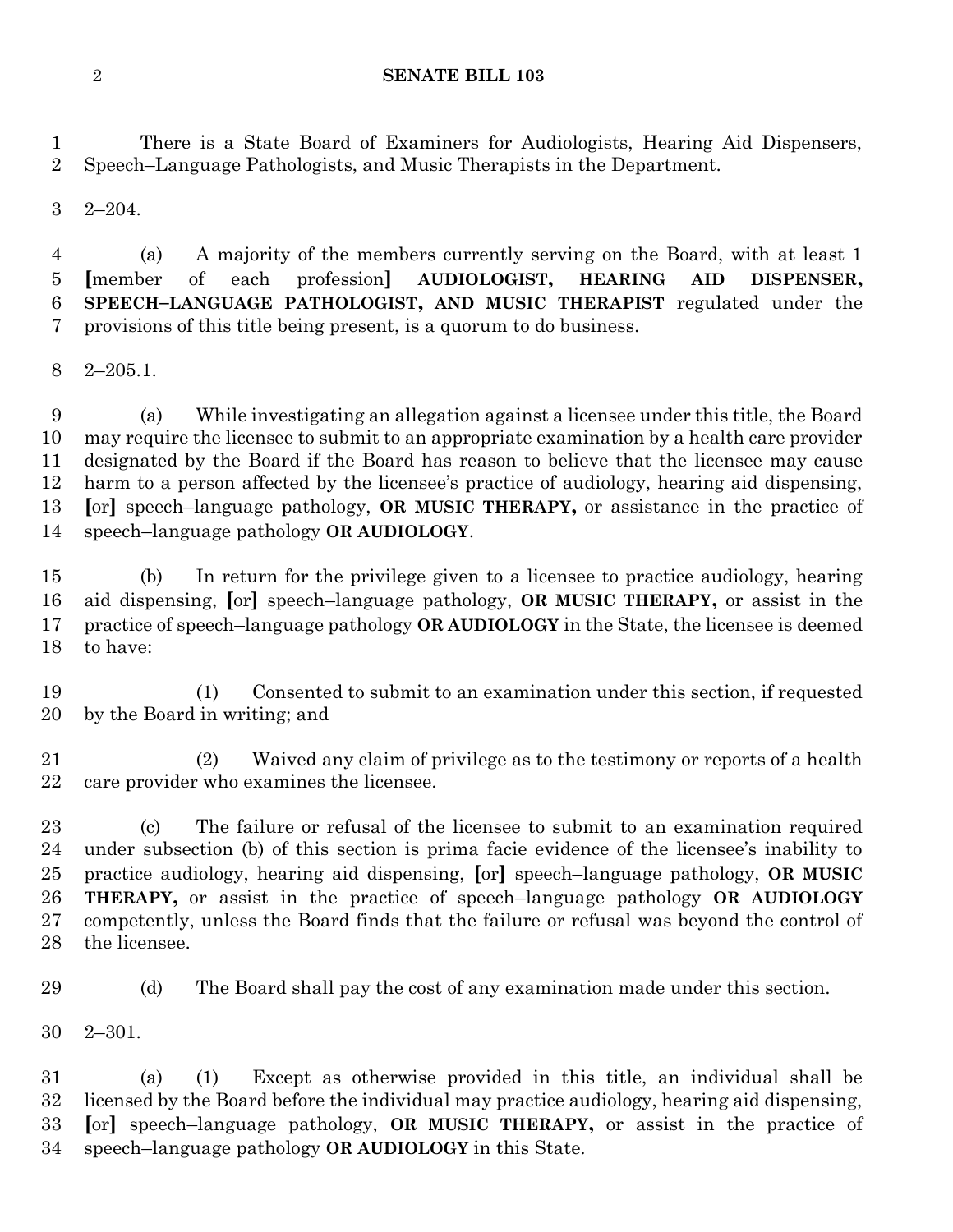(2) On or after October 1, 2007, an individual hired by a Maryland local public school system, State–approved nonpublic school for handicapped children, or chartered educational institution of the State to practice speech–language pathology or assist in the practice of speech–language pathology, shall be licensed by the Board.

(b) (1) This section does not apply:

 (i) To an individual employed by any agency of the federal government performing the duties of that employment;

 (ii) To an individual continuously employed to practice audiology since June 30, 1988, by a county public school system, a State–approved nonpublic school for handicapped children, a chartered institution of the State, or the State Department of Education while performing the duties of that employment;

 (iii) To an individual employed by a Maryland local public school system, State–approved nonpublic school for handicapped children, or chartered educational institution of the State or the State Department of Education to practice speech–language pathology continuously since on or before September 30, 2007, while performing the duties of that employment;

 (iv) To a student or trainee in audiology or speech–language pathology while pursuing a supervised course of study at an accredited university or college or a recognized training center while the student is obtaining clinical practicum hours;

 (v) To a volunteer while working in free speech and hearing screening programs; or

 (vi) To an individual licensed to practice audiology or speech–language pathology in another state or a foreign country while the individual:

 1. Provides a clinical demonstration at a training or an educational event in the State; or

 2. Receives clinical training at a training or an educational event in the State.

 (2) The Board may allow an audiologist, hearing aid dispenser, speech–language pathologist, **[**or**] MUSIC THERAPIST,** speech–language pathology assistant**, OR AUDIOLOGY ASSISTANT** licensed in another state to practice audiology, hearing aid dispensing, **[**or**]** speech–language pathology, **OR MUSIC THERAPY,** or assist in the practice of speech–language pathology **OR AUDIOLOGY** in this State without a license if the **[**audiologist, hearing aid dispenser, speech–language pathologist, or speech–language pathology assistant**] APPLICANT** has **[**a completed application for a license pending before the Board**]:**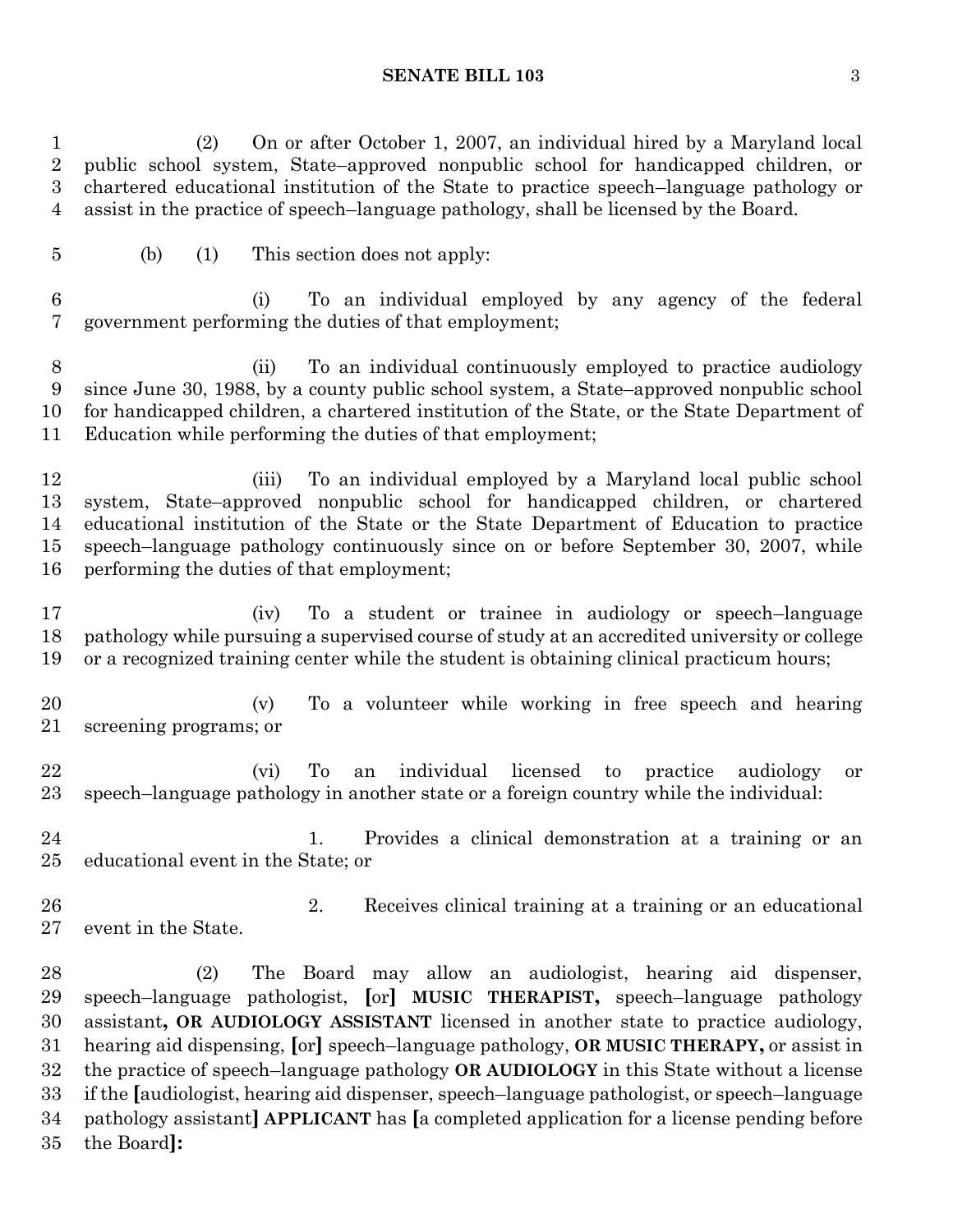**(I) BEEN GRANTED PRELIMINARY APPROVAL BY THE BOARD**

# **TO PRACTICE; AND (II) A COMPLETED APPLICATION FOR A LICENSE PENDING BEFORE THE BOARD**. 2–314. 6 Subject to the hearing provisions of  $\S 2-315$  of this subtitle, the Board may deny a license or limited license to any applicant, reprimand any licensee or holder of a limited license, place any licensee or holder of a limited license on probation, or suspend or revoke a license or limited license if the applicant, licensee, or holder: (1) Fraudulently or deceptively obtains or attempts to obtain a license or limited license for the applicant, licensee, or holder or for another; (2) Fraudulently or deceptively uses a license or limited license; (3) Commits fraud or deceit in the practice of audiology, hearing aid dispensing, or speech–language pathology, or assistance of the practice of speech–language pathology **OR AUDIOLOGY**; (4) Is convicted of or pleads guilty or nolo contendere to a felony or to a crime involving moral turpitude, whether or not any appeal or other proceeding is pending to have the conviction or plea set aside; (5) Obtains a fee through fraud or misrepresentation; (6) Directly or indirectly employs any unlicensed person or any person whose license or limited license has been suspended; (7) Uses or promotes or causes the use of any misleading, deceiving, improbable, or untruthful advertising matter, promotional literature, testimonial, guarantee, warranty, label, brand, insignia, or other representation; (8) In the practice of audiology, hearing aid dispensing, or speech–language pathology, or assistance of the practice of speech–language pathology **OR AUDIOLOGY**: (i) Falsely represents the use or availability of services or advice of a physician; or (ii) Misrepresents the applicant, licensee, or holder by using the word "doctor" or any similar word, abbreviation, or symbol if the use is not accurate;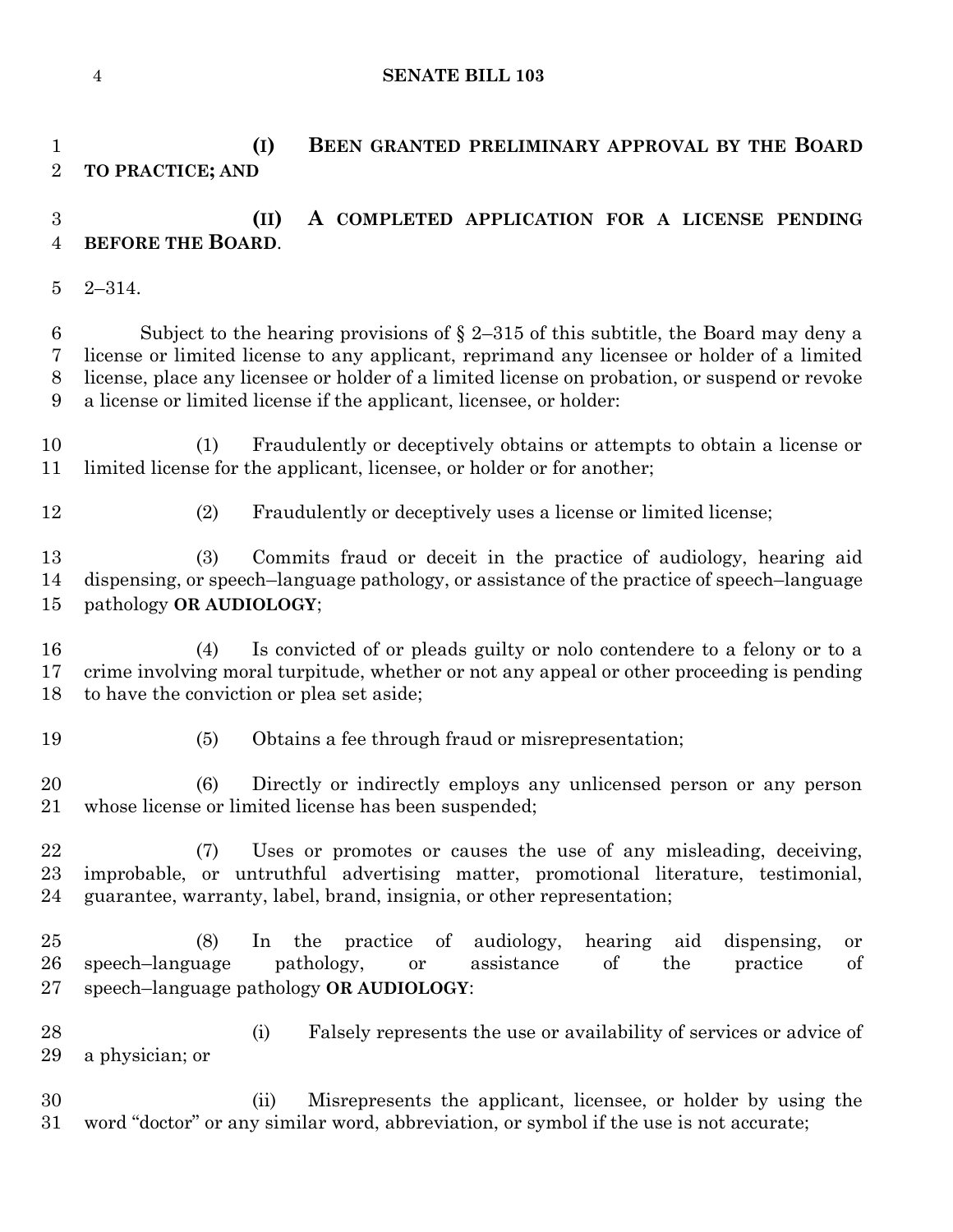#### **SENATE BILL 103** 5

 (9) Permits another person to use the license of the licensee or limited license of the holder;

 (10) Commits any act of unprofessional conduct in the practice of audiology, hearing aid dispensing, or speech–language pathology, or the assistance of the practice of speech–language pathology **OR AUDIOLOGY**;

- (11) Violates any lawful order given or regulation adopted by the Board;
- (12) Violates any provision of this title;
- (13) Provides professional services while:
- (i) Under the influence of alcohol; or

 (ii) Using any narcotic or controlled dangerous substance, as defined in § 5–101 of the Criminal Law Article, or other drug that is in excess of therapeutic amounts or without valid medical indication;

 (14) Is disciplined by a licensing or disciplinary authority of any other state or country or convicted or disciplined by a court of any state or country for an act that would be grounds for disciplinary action under this section;

 (15) Practices audiology, hearing aid dispensing, or speech–language pathology, or assists in the practice of speech–language pathology **OR AUDIOLOGY** with an unauthorized person or supervises or aids an unauthorized person in the practice of audiology, hearing aid dispensing, or speech–language pathology, or assistance of the practice of speech–language pathology **OR AUDIOLOGY**;

 (16) Knowingly makes or files a false report or record in the practice of audiology, hearing aid dispensing, or speech–language pathology, or assistance in the practice of speech–language pathology **OR AUDIOLOGY**;

 (17) Knowingly fails to file or record any report as required by law, willfully impedes or obstructs the filing or recording of the report, or induces another to fail to file or record the report;

- (18) Submits a false statement to collect a fee;
- (19) Is professionally, physically, or mentally incompetent;

 (20) Promotes the sale of devices, appliances, or goods to a patient so as to exploit the patient for financial gain;

 (21) Behaves immorally in the practice of audiology, hearing aid dispensing, or speech–language pathology, or assistance of the practice of speech–language pathology **OR AUDIOLOGY**;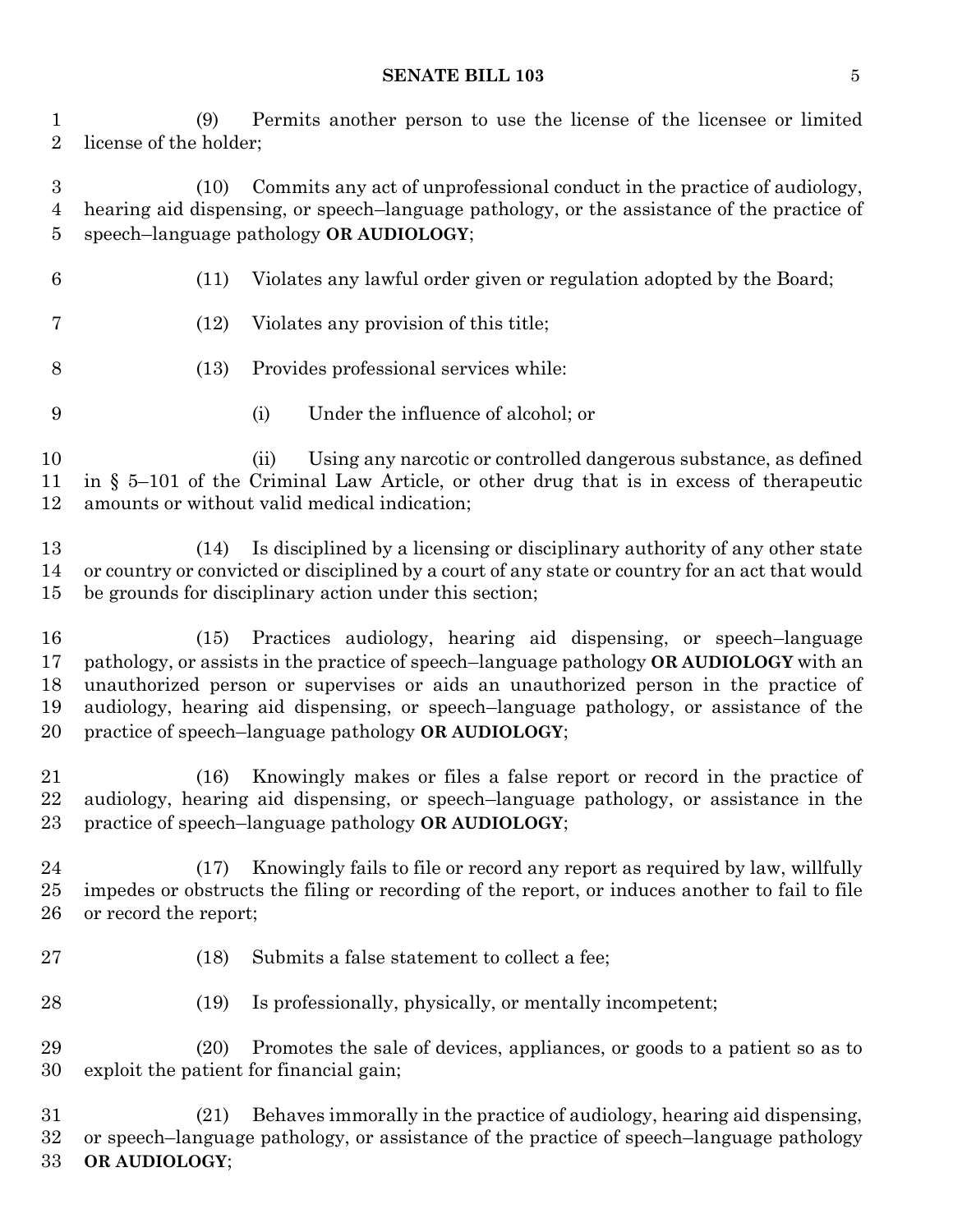(22) Refuses, withholds from, denies, or discriminates against an individual with regard to the provision of professional services for which the licensee is licensed and qualified to render because the individual is HIV positive;

 (23) Pays or agrees to pay any sum to any person for bringing or referring a patient;

6 (24) Fails to submit to a criminal history records check in accordance with  $\S$ 2–303.1 of this subtitle; or

 (25) Supervises or aids an unauthorized individual in the assistance of audiology.

2–319.

 (a) **(1)** A licensed speech–language pathologist may delegate duties to an assistant within the scope of practice and supervision guidelines in the regulations adopted under **[**subsection (b) of this section**] PARAGRAPH (2) OF THIS SUBSECTION**.

 **[**(b)**] (2)** The Board shall adopt regulations to establish qualifications and scope of practice for the position of a speech–language pathology assistant and the requirements for the supervision of a speech–language pathology assistant by a supervisor of a speech–language pathology assistant.

# **(B) (1) A LICENSED AUDIOLOGIST MAY DELEGATE DUTIES TO AN ASSISTANT WITHIN THE SCOPE OF PRACTICE AND SUPERVISION GUIDELINES IN THE REGULATIONS ADOPTED UNDER PARAGRAPH (2) OF THIS SUBSECTION.**

 **(2) THE BOARD SHALL ADOPT REGULATIONS TO ESTABLISH QUALIFICATIONS AND SCOPE OF PRACTICE FOR THE POSITION OF AN AUDIOLOGY ASSISTANT AND THE REQUIREMENTS FOR THE SUPERVISION OF AN AUDIOLOGY ASSISTANT BY A SUPERVISOR OF AN AUDIOLOGY ASSISTANT.**

2–4A–14.

 Subject to the hearing provisions of § 2–4A–16 of this subtitle, the Board, on the affirmative vote of a majority of its members then serving, may deny a license to an applicant, reprimand a licensee, place a licensee on probation, or suspend or revoke the license of a licensee if the applicant or licensee:

 (1) Fraudulently or deceptively obtains or attempts to obtain a license for the applicant or licensee or for another;

(2) Fraudulently or deceptively uses a license;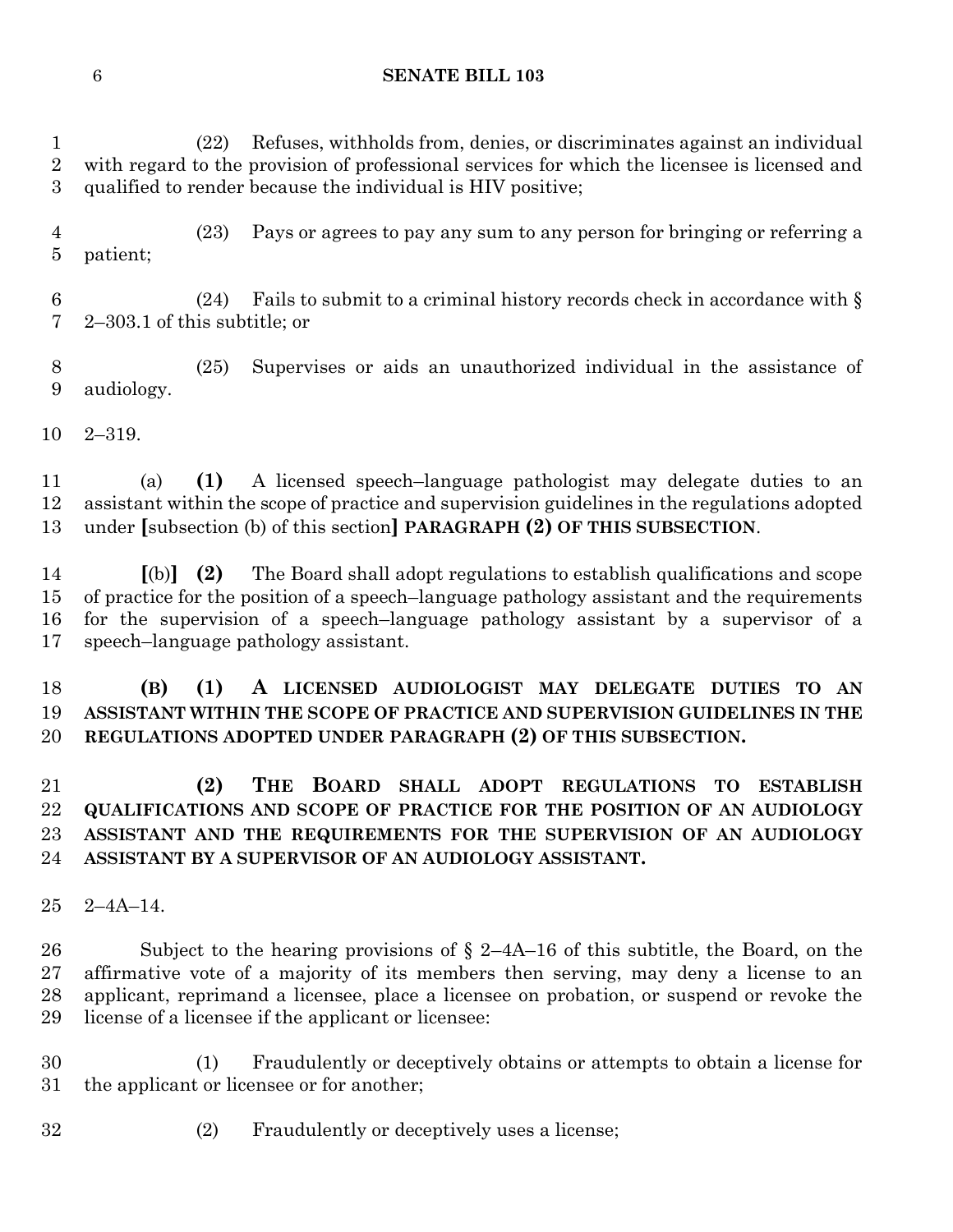#### **SENATE BILL 103** 7

 (3) Is convicted of or pleads guilty or nolo contendere to a felony or a crime involving moral turpitude, whether or not an appeal or other proceeding is pending to have the conviction or plea set aside;

 (4) Aids or abets an unauthorized person in practicing music therapy or self–representing as a music therapist;

(5) Practices music therapy fraudulently or deceitfully;

 (6) Violates the code of ethics adopted by the Board under § 2–4A–03(2) of this subtitle;

 (7) Willfully fails to file or record any report as required under law, willfully impedes or obstructs the filing or recording of a report, or induces another to fail to file or record a report;

(8) Submits a false statement to collect a fee;

 (9) Willfully makes or files a false report or record in the practice of music therapy;

 (10) Is disciplined by a licensing or disciplinary authority of any state or country, convicted or disciplined by a court of any state or country, or disciplined by any branch of the United States uniformed services or the United States Department of Veterans Affairs for an act that would be grounds for disciplinary action under this section;

 (11) Violates any provision of this subtitle or any regulation adopted by the Board;

 (12) Uses or promotes or causes the use or promotion of any misleading, deceiving, or untruthful advertising matter, promotional literature, or testimonial;

(13) Is professionally, physically, or mentally incompetent;

 (14) Promotes the sale of devices, appliances, or goods to a patient so as to exploit the patient for financial gain;

(15) Behaves immorally in the practice of music therapy;

 (16) Commits an act of unprofessional conduct in the practice of music therapy;

 (17) Refuses, withholds from, denies, or discriminates against an individual with regard to the provision of professional services for which the licensee is licensed and qualified to render because the individual is HIV positive;

(18) Fails to cooperate with a lawful investigation conducted by the Board;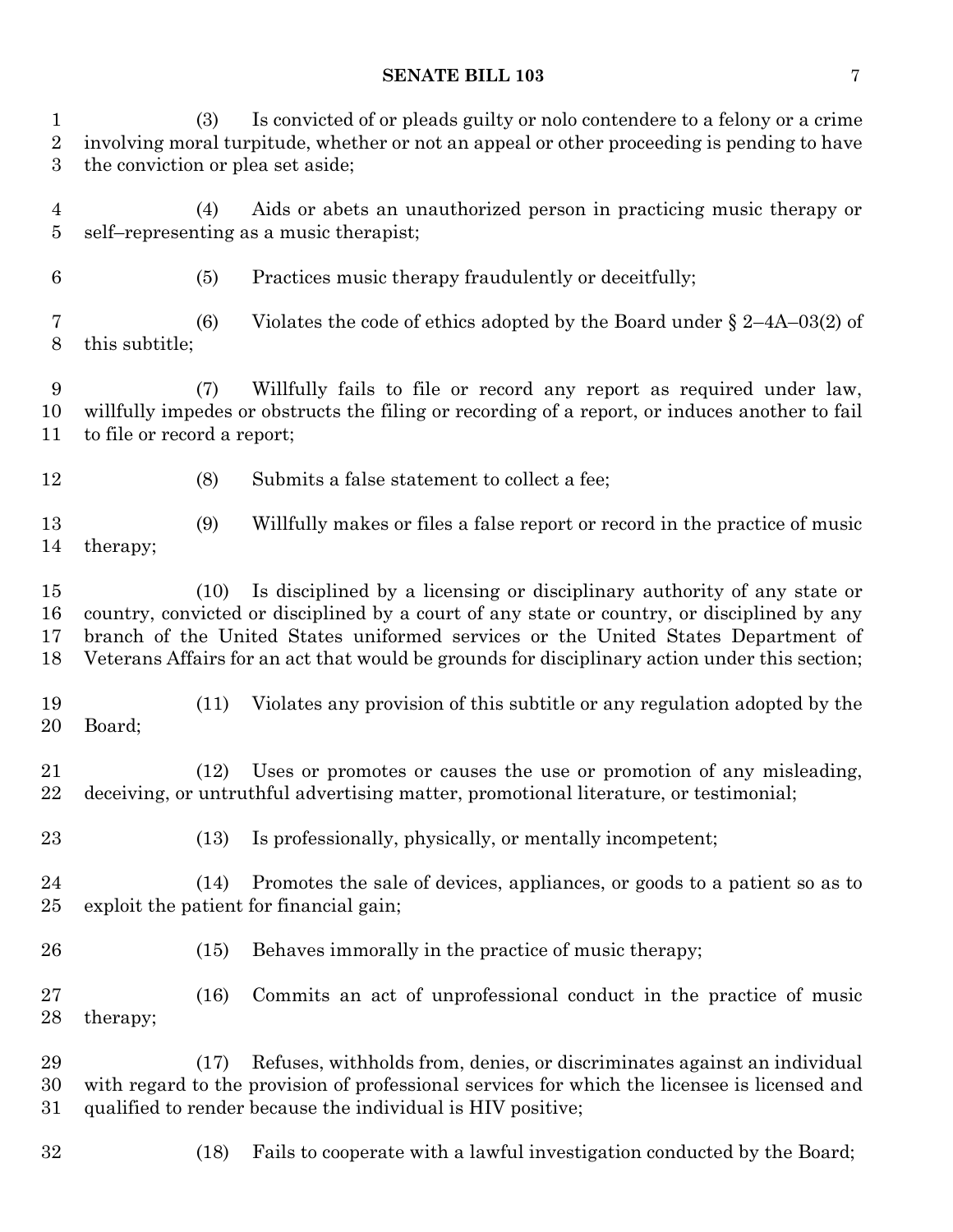(19) Commits an act that is inconsistent with generally accepted professional standards in the practice of music therapy; (20) Fails to submit to a criminal history records check in accordance with § 2–303.1 of this title; (21) Habitually is intoxicated; (22) Provides professional services while under the influence of alcohol or while using any narcotic or controlled dangerous substance, as defined in § 5–101 of the Criminal Law Article, or other drug that is in excess of therapeutic amounts or without valid medical indication; **[**or**]** (23) Knowingly fails to report suspected child abuse in violation of § 5–704 of the Family Law Article**; (24) IN THE PRACTICE OF MUSIC THERAPY: (I) FALSELY REPRESENTS THE USE OR AVAILABILITY OF SERVICES OR ADVICE OF A PHYSICIAN; OR (II) MISREPRESENTS THE APPLICANT, LICENSEE, OR HOLDER BY USING THE WORD "DOCTOR" OR ANY SIMILAR WORD, ABBREVIATION, OR SYMBOL IF THE USE IS NOT ACCURATE; OR**

 **(25) PRACTICES MUSIC THERAPY WITH AN UNAUTHORIZED PERSON OR SUPERVISES OR AIDS AN UNAUTHORIZED PERSON IN THE PRACTICE OF MUSIC THERAPY**.

2–4A–21.

 (a) In this section, "music therapist rehabilitation **[**subcommittee"**] COMMITTEE"** means a **[**subcommittee**] COMMITTEE** of the Board that:

- 24 (1) Is recognized by the Board;
- (2) Includes music therapists; and

 (3) Evaluates and provides assistance to any music therapist in need of treatment and rehabilitation for alcoholism, drug abuse, chemical dependency, or other physical, emotional, or mental condition.

 (b) The music therapist rehabilitation **[**subcommittee**] COMMITTEE** may function: